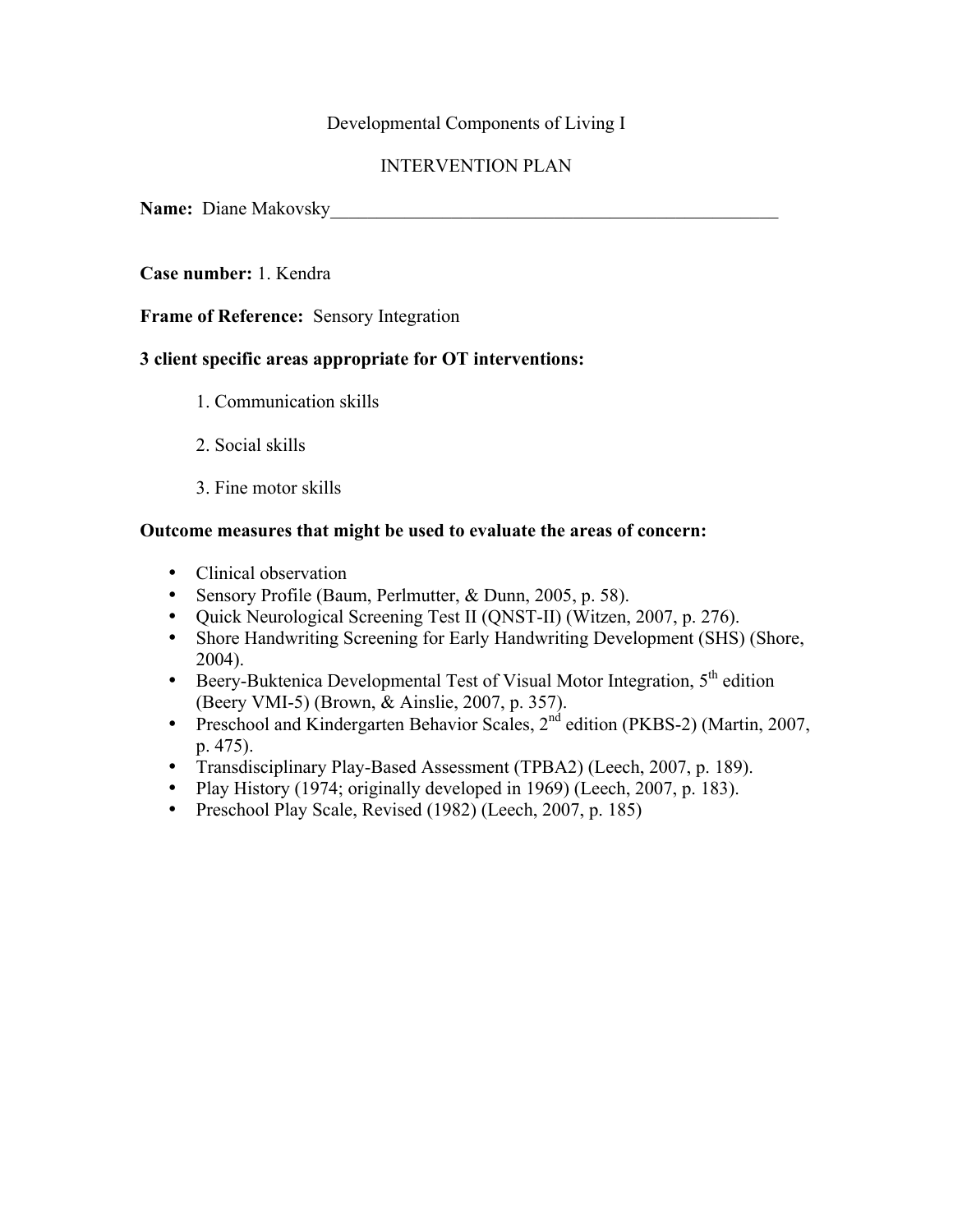List areas of need that might be addressed by OTHER team members (i.e. speech, PT, educational, psychology, etc.):

| Area of Need                             | Team Member                   |
|------------------------------------------|-------------------------------|
| Fundamentals of communication            | Speech & language pathologist |
| To determine whether there are           | Psychologist                  |
| psychological issues that may need to be |                               |
| addressed                                |                               |
| To aid in (pre)handwriting skills        | Teacher or educational aid    |
|                                          |                               |

### **Write 1 short term goal/benchmark for EACH OT concern above:**

Concern 1: Kendra will respond appropriately using a gesture, pictorial/verbal cue card, or oral response in reply to a direct question from an adult in three out of five opportunities.

Concern 2: Kendra will independently interact with another child in her class or of her age either by providing a response or sharing in either structured or unstructured activities in two out of five occasions.

Concern 3: Kendra will demonstrate the ability to copy horizontal, vertical, or circular strokes with an appropriate writing instrument in one out of two occasions in either classroom or therapy sessions.

**Using the chart attached (type into the chart), state two activities you would use to address EACH short term goal/benchmark under the sensory integration frame of reference. Include your rationale for choosing the activity, and how you would grade the activity to be more and less challenging.**

\* In all instances, ensure that Kendra' arousal level is sufficient to attend to task. If I pick Kendra up in her classroom, then I will have her do a crab walk the last 50 feet to the OT room. If Kendra is brought to the room, then I will have her complete 15 jumps on the trampoline, requesting she count, or count with me.

If she is in good spirits, I will have her sit down by me, in a chair with therabands on the legs, and we will read together the change-the-story book. If I sense she is not quite aroused sufficient to sit to the task, I will either use a bean bag chair, medium input, grade up to letting her sit on the hoppy ball, or wear a vest, if that's easier. A weighted lap pad or vest is possible.

| <b>ST Goal</b>   | <b>Activity</b> | <b>Rationale</b>  | <b>Grade Up</b> | <b>Grade Down</b> |
|------------------|-----------------|-------------------|-----------------|-------------------|
| 1. Kendra will   | Begin by        | The use of the    | Have Kendra     | Use one card at   |
| respond          | having Kendra   | stability ball is | verbalize her   | a time and        |
| appropriately    | bounce on a     | to increase       | preferences     | have a            |
| using a gesture, | stability ball. | Kendra's          | and responses.  | conversation      |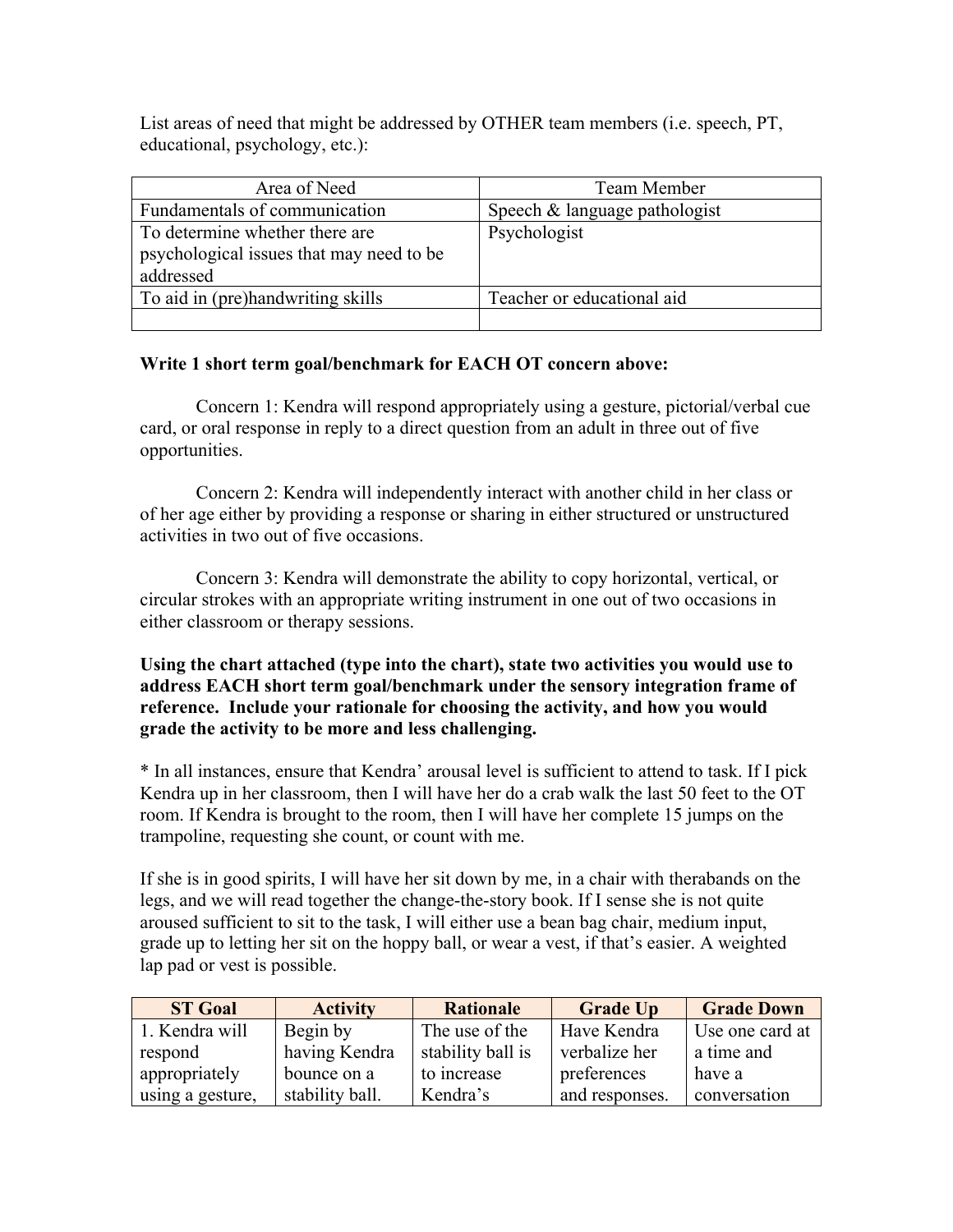| pictorial/verbal   | Then use a                         | arousal level.     |                  | with Kendra.         |
|--------------------|------------------------------------|--------------------|------------------|----------------------|
| cue card, or oral  | stack of cue                       | The card           | The activity     |                      |
| response in        | cards, with                        | activity           | and questions    | For example,         |
| reply to a direct  | pictures and                       | provides lots of   | can be made      | talk about the       |
| question from an   | writing, and ask                   | sensory stimuli    | harder by        | picture on the       |
| adult in three out | the child                          | for interaction,   | including more   | card. Ease into      |
| of five            | questions:                         | including          | cards to create  | asking a             |
| opportunities.     | Which one do                       | auditory, tactile, | a story scenario | question. If no      |
|                    | you prefer?                        | and visual         | or to increase   | response, see        |
|                    | Which picture                      | stimuli. It        | the number of    | whether              |
|                    | has a (named                       | provides a         | possible         | Kendra will          |
|                    | <i>item</i> ) in it? The           | forum for          | choices.         | respond to           |
|                    | response can be                    | communicating      |                  | other requests,      |
|                    | given by                           | wants, desires,    |                  | such as Would        |
|                    | pointing to a                      | and dislikes       |                  | you hold the         |
|                    | card, picking it                   | (not necessarily   |                  | card? Or say:        |
|                    | up, or                             | verbalized),       |                  | Please hold the      |
|                    | providing a                        | (Watling, 2010,    |                  | <i>card</i> and give |
|                    | verbal answer.                     | p. 440).           |                  | it to her, to        |
|                    | The cards can                      |                    |                  | evoke                |
|                    | be tailored to                     |                    |                  | response.            |
|                    | items that                         |                    |                  |                      |
|                    | Kendra likes,                      |                    |                  |                      |
|                    | such as favorite                   |                    |                  |                      |
|                    | story or cartoon<br>characters. In |                    |                  |                      |
|                    |                                    |                    |                  |                      |
|                    | the latter case,<br>ask questions  |                    |                  |                      |
|                    | about what                         |                    |                  |                      |
|                    | happens next.                      |                    |                  |                      |
|                    | Sitting next to                    | This activity      | Ask Kendra to    | Use simpler,         |
|                    | the OT and                         | aims to increase   | verbalize what   | possibly larger      |
|                    | playing a game                     | cooperation        | object you are   | pictures, such       |
|                    | of search, find,                   | with adults and    | seeking or       | as illustrations     |
|                    | identify in a                      | peers (Watling,    | when she         | from Dr. Seuss       |
|                    | picture book, or                   | $2010$ , p. 440).  | identifies it.   | where there          |
|                    | a book of                          | It provides        |                  | may only be          |
|                    | illustrations                      | opportunities to   | Use smaller      | the target           |
|                    | with hidden                        | sit together, do   | images as the    | object on the        |
|                    | items (e.g. a                      | hand-over-hand     | targets to       | page.                |
|                    | simple version                     | activities,        | identify,        |                      |
|                    | of Where's                         | verbalize          | possibly with    |                      |
|                    | Waldo.                             | (including)        | more             |                      |
|                    |                                    | repeating), use    | extraneous       |                      |
|                    |                                    | visual skills.     | detail.          |                      |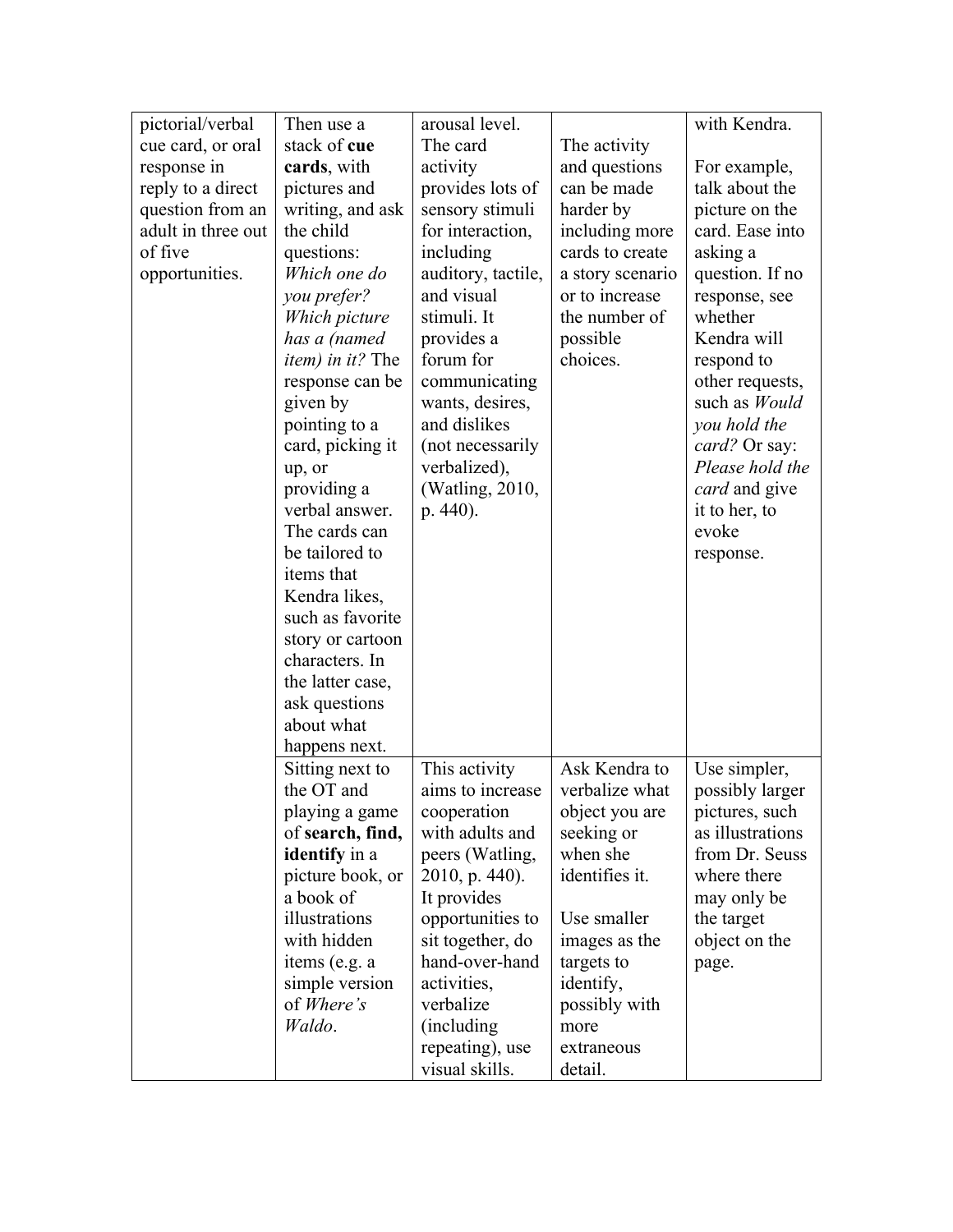| 2. Kendra will    | <b>Animal Walk.</b> | To alert and to  | The activity            | The activity      |
|-------------------|---------------------|------------------|-------------------------|-------------------|
| independently     | The therapist       | build social     | can be graded           | can be            |
| interact with     | and Kendra          | interaction onto | by the amount           | downgraded in     |
| another child in  | will pretend to     | a physical       | of interaction          | several ways,     |
| her class or of   | be animals and      | activity         | demanded.               | such as           |
| her age either by | walk around         |                  | From making             | dropping          |
| providing a       | the room,           |                  | an animal               | verbalization,    |
| response or       | following each      |                  | noise, such as:         | not relying on    |
| sharing in either | other,              |                  | go woof, to             | the child to      |
| structured or     | exploring,          |                  | increasing              | select the        |
| unstructured      | using sounds to     |                  | interaction             | animal,           |
| activities in two | communicate.        |                  | such as                 | substituting a    |
| out of five       |                     |                  | woofing back            | simpler activity  |
| occasions.        |                     |                  | and forth.              | such as           |
|                   |                     |                  | Different               | jumping or        |
|                   |                     |                  | animals could           | bouncing.         |
|                   |                     |                  | be used,                |                   |
|                   |                     |                  | forcing                 |                   |
|                   |                     |                  | creative                |                   |
|                   |                     |                  | physical,               |                   |
|                   |                     |                  | auditory, and<br>verbal |                   |
|                   |                     |                  | interaction.            |                   |
|                   | Social play         | The aim is to    | A classmate             | The activity      |
|                   | with the OT to      | increase social  | could come              | could be          |
|                   | make play-          | interaction      | along and               | downgraded to     |
|                   | dough animals.      | through          | replace the OT          | parallel play, in |
|                   | This tactile        | collaboration    | in the activity.        | which the         |
|                   | activity will       | with the OT,     |                         | participants are  |
|                   | have the OT         | that will        |                         | sitting side by   |
|                   | and Kendra          | eventually       |                         | side with their   |
|                   | together            | transfer into    |                         | own projects      |
|                   | making the          | social play in   |                         | and play-         |
|                   | parts of an         | other settings   |                         | dough.            |
|                   | animal or other     | (Watling, 2010,  |                         | Interaction       |
|                   | item out of         | p. 440).         |                         | would be less     |
|                   | play-dough and      |                  |                         | collaborative.    |
|                   | then combining      |                  |                         |                   |
|                   | them to make a      |                  |                         |                   |
|                   | whole object.       |                  |                         |                   |
| 3. Kendra will    | Finger              | To develop pre-  | Asking Kendra           | Imitating         |
| demonstrate the   | painting            | handwriting      | to switch to use        |                   |
| ability copy      |                     | skills           | a Utensil or            | Copying           |
| horizontal,       |                     |                  | Crayon                  | handprints        |
| vertical, or      | <b>Manually</b>     | To practice      | Use a variety           | Tracing the       |
| circular strokes  | turning             | manipulation     | of grasps               | outline of        |
| with an           | objects face        | and to increase  | patterns to pick        | objects with an   |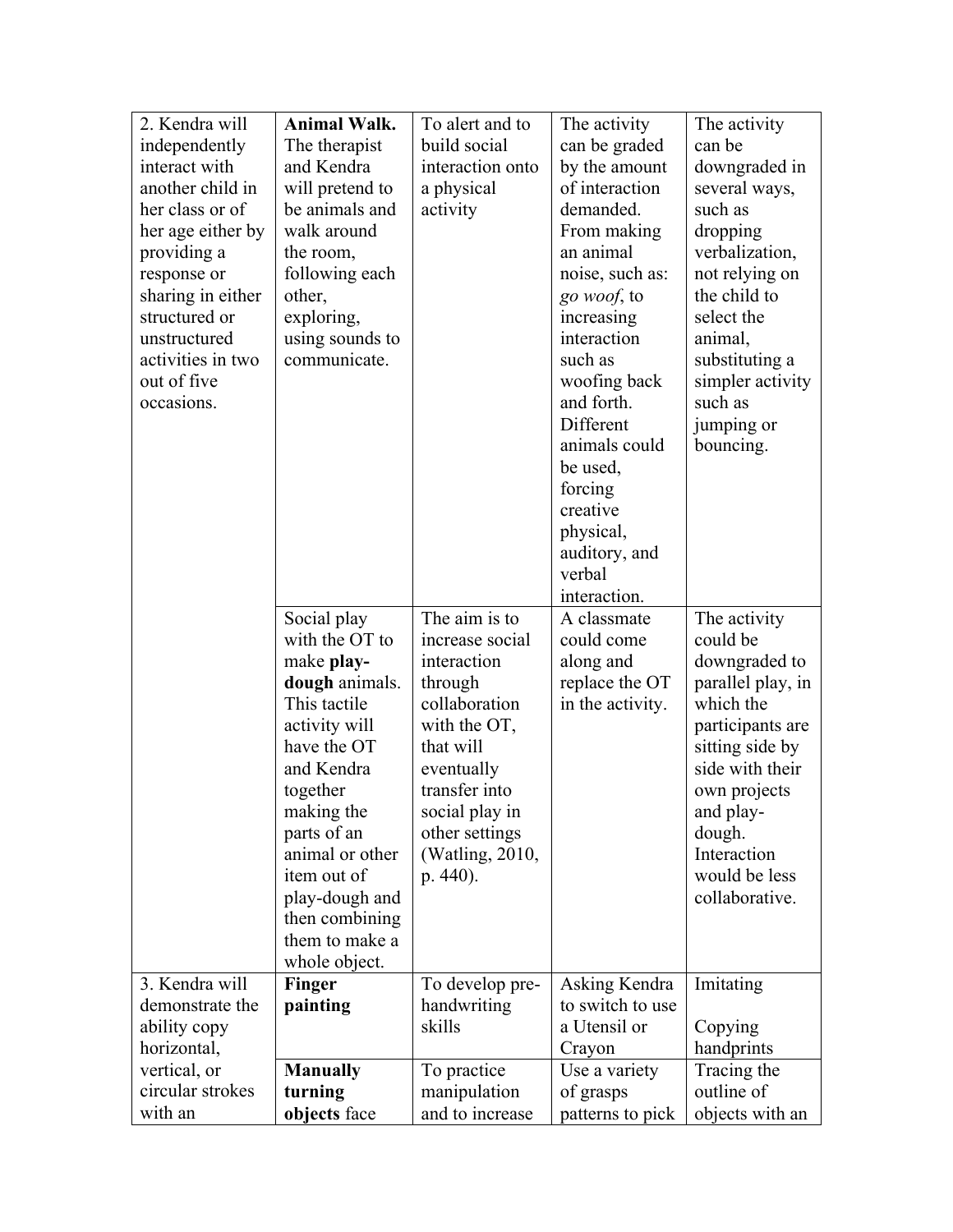| appropriate      | up—cards,   | dexterity | up items. Add  | index finger.  |
|------------------|-------------|-----------|----------------|----------------|
| writing          | coins, toys | through   | difficulty     |                |
| instrument in    |             | practice. | levels to make | Moving the     |
| one out of two   |             |           | diverse and    | objects around |
| occasions in     |             |           | tougher games. | on the table   |
| either classroom |             |           |                | with just a    |
| or therapy       |             |           | Increase the   | finger.        |
| sessions.        |             |           | social element |                |
|                  |             |           | by asking her  |                |
|                  |             |           | to pick it up  |                |
|                  |             |           | and give it to |                |
|                  |             |           | me.            |                |

#### References

Baum, C., Perlmutter, M., & Dunn, W. (2005). Establishing the integrity of measurement data: Identifying impairments that can limit occupational performance and threaten the validity of assessments. In Law, M., Baum, C., & Dunn, W. (Eds.), *Measuring occupational performance: Supporting best practice in occupational therapy* (pp. 353-419). Thorofare, NJ: Slack Incorporated.

- Brown, T., & Jäckel, A. L. (2007). Perceptual assessments. In Asher, I. E. (Ed.), *Occupational therapy assessment tools: An annotated index* (pp. 353-419). Bethesda, MD: AOTA Press.
- Leech, S. W. (2007). Play assessments. In Asher, I. E. (Ed.), *Occupational therapy assessment tools: An annotated index* (pp. 177-191). Bethesda, MD: AOTA Press.
- Martin, L. M. (2007). Assessments of Social and Interaction Skills. In Asher, I. E. (Ed.), *Occupational therapy assessment tools: An annotated index* (pp. 177-191). Bethesda, MD: AOTA Press.
- Shore, L. (2004). Shore Handwriting Screening: For Early Handwriting Development. Retrieved from http://www.pearsonassessments.com/HAIWEB/Cultures/enus/Productdetail.htm?Pid=076-1603-131&Mode=summary